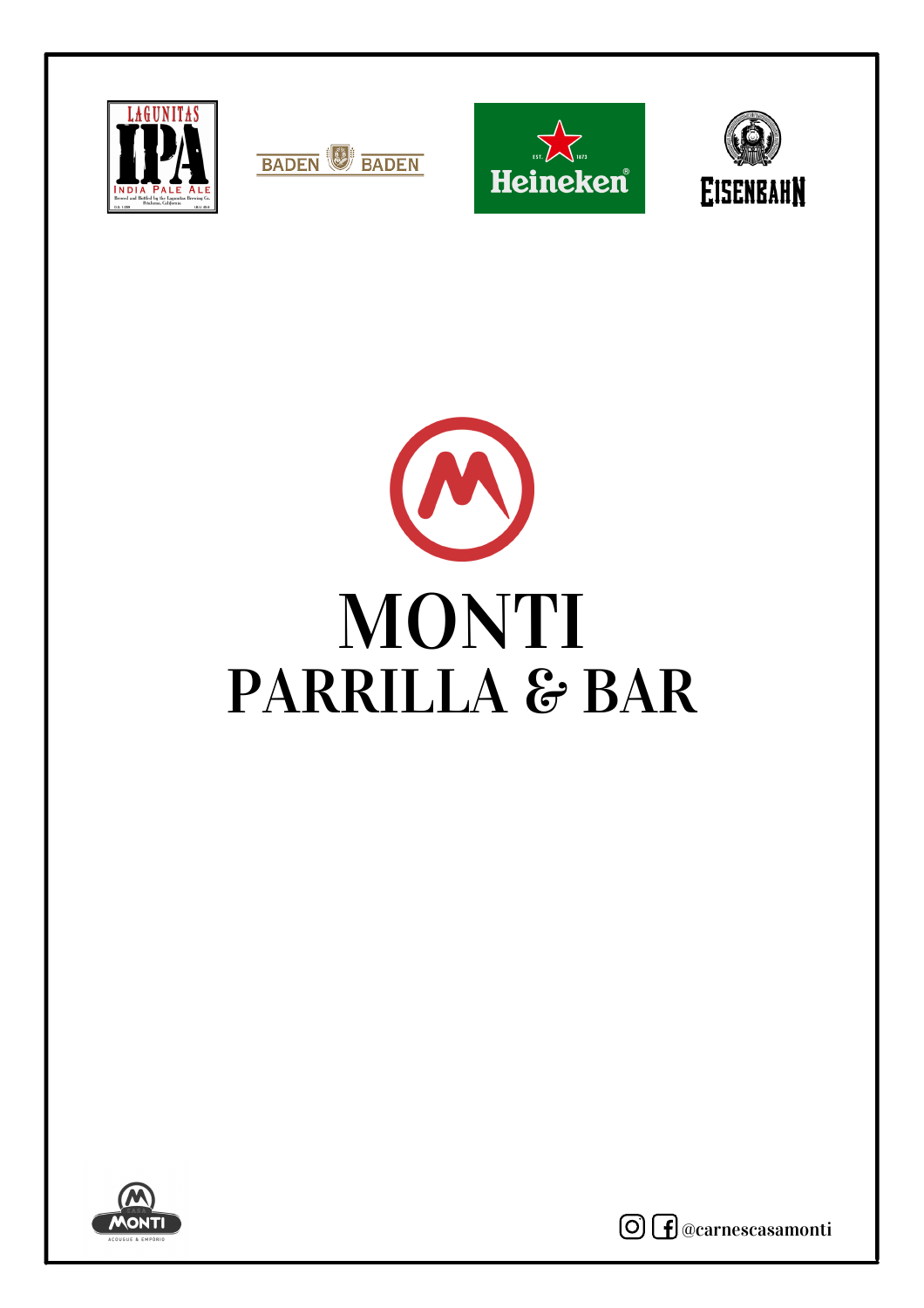# FOOD



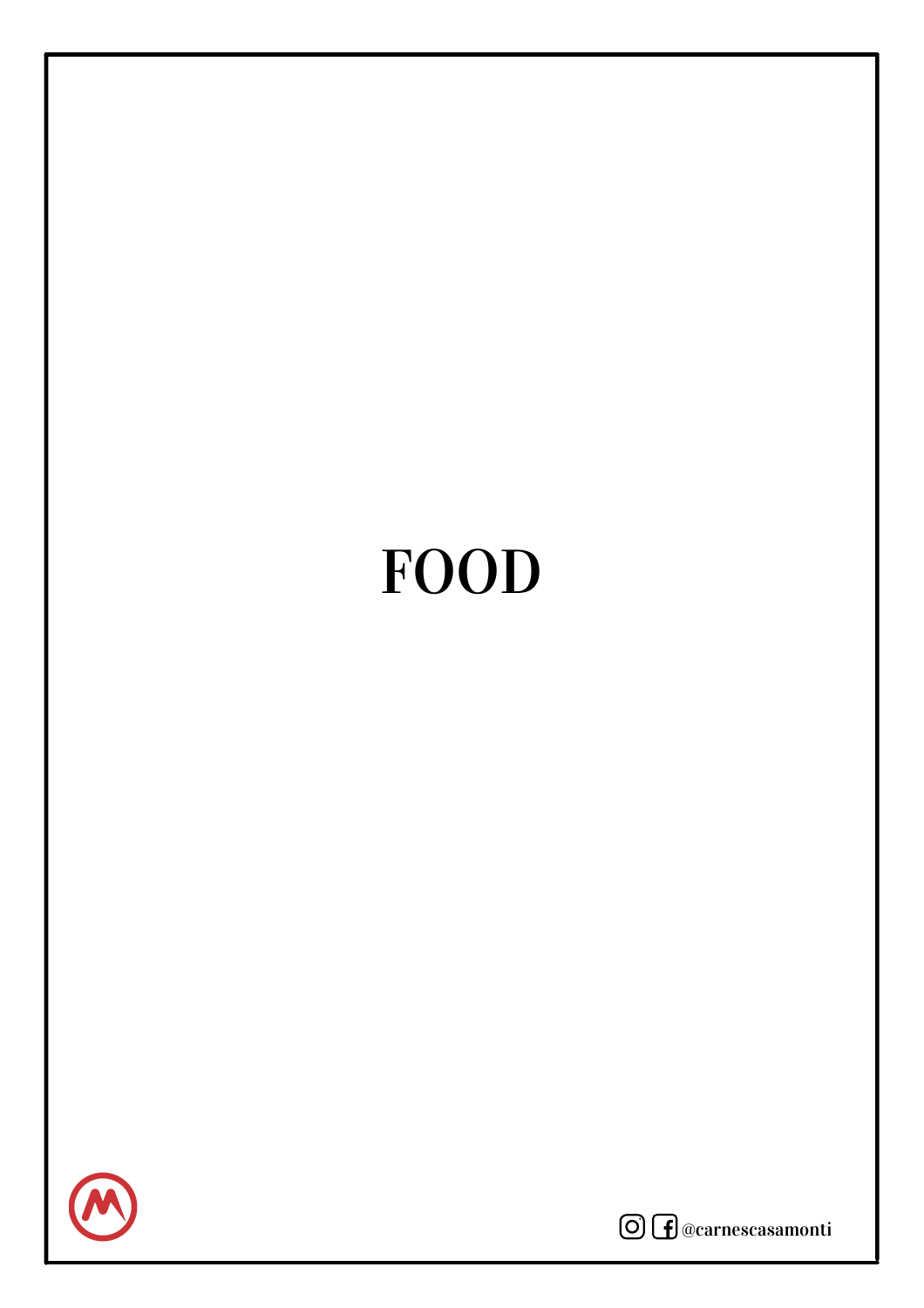# PARRILLA / GRILL

STEAK / BEEF **RIB SAUSAGE AND CURD CHEESE / 42** with sweet chilli sauce

**TENDERLOIN STEAK / 64**

300g

**FLANK STEAK RED ANGUS / 94**

450g - flank steak non fat

**SHOULDER STEAK ANGUS / 64** 300g

**CHUCK EYE ROLL STEAK ANGUS / 62** 300g

**RIB EYE STEAK ANGUS / 69** 300g

**CHORIZO / STRIP STEAK ANGUS / 66** 300g

**RUMP STEAK ANGUS / 82** 300g

## PORK **HANDMADE SPICY SAUSAGE / 32**

300g grilled and served with chimichurri sauce and homemade farofa (roasted manioc flour)

#### **THREE GERMAN SAUSAGES / 52**

400g - mix of different German sausages (traditional / white sausage / with cheese), served with dark mustard and grilled ciabatta..

**PORK RIBS / 35** 350g

**PORK LOIN / 32** 300g



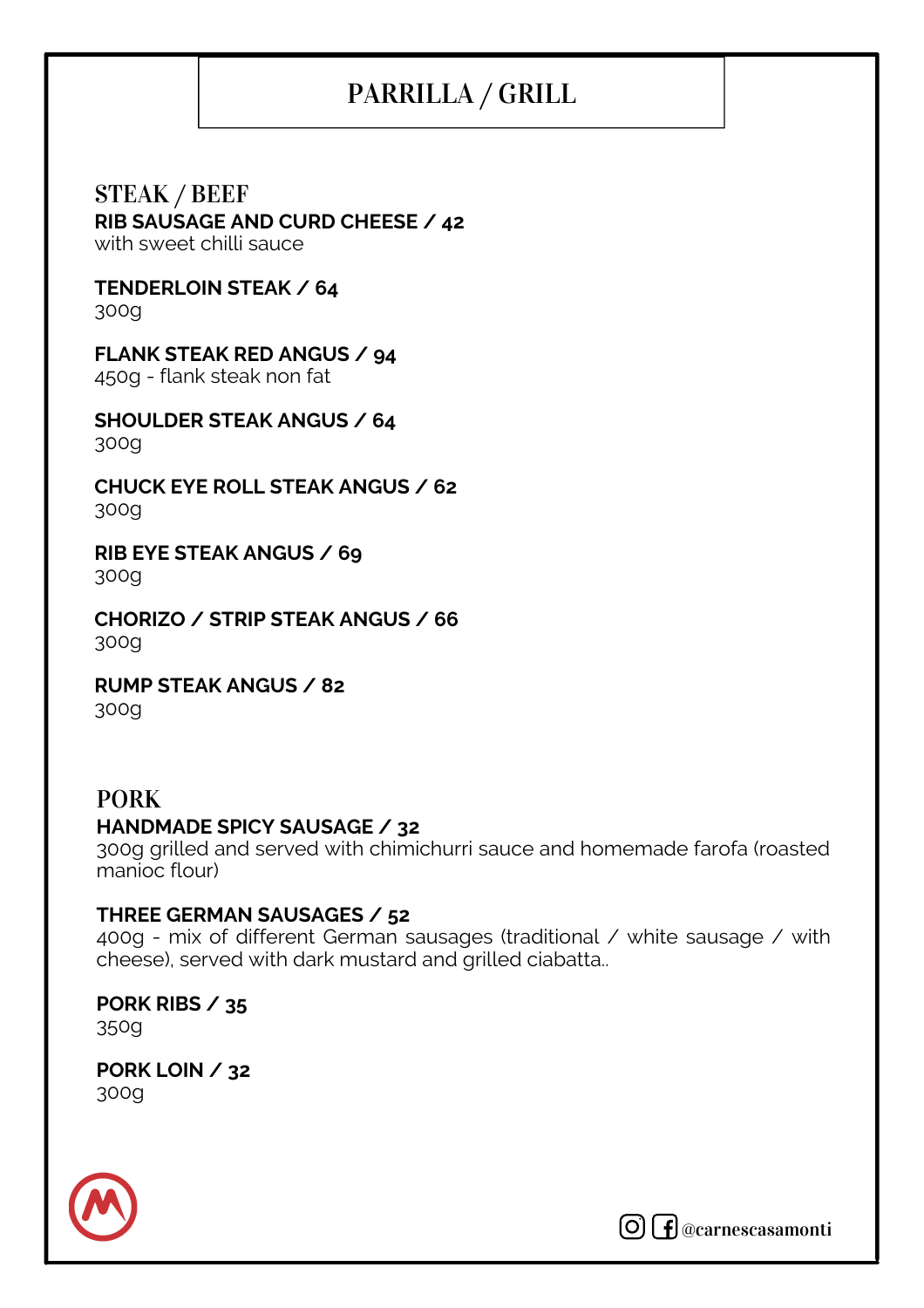# PARRILLA / GRILL

## FISH AND SEAFOOD **SHRIMP & VEGETABLES IN SKEWERS / 130**

8 units of large grilled shrimp and vegetables. Salt, olive oil, pepper and lime

#### **SALMON LOIN / 72**

300g served with handmade pesto sauce (herbs sauce)

**BONELESS CHICKEN/ 42** 400g **CHICKEN WING DRUMSTICK / 32** 400g **CHICKEN** 

#### LAMB **LAMB RIBS / 99** 5 units

#### VEGAN AND VEGETARIAN **EGRILLED VEGETABLES / 18**

**PROVOLETA / 39** Grilled provolone cheese and pineapple, served with chimichurri sauce

# SOUPS FOR WINTER SEASON

ONLY FROM TUESDAY TO FRIDAY - EXCEPT HOLIDAYS

#### **FRENCH SOUP (VICHYSSOISE) / 20**

leek and potato served with bacon crispy

#### **YAM AND SMOKED SAUSAGE / 20** served with Focaccia croutons

### **ADDITIONAL PORTION OF FOCACCIA CROUTONS / 3**



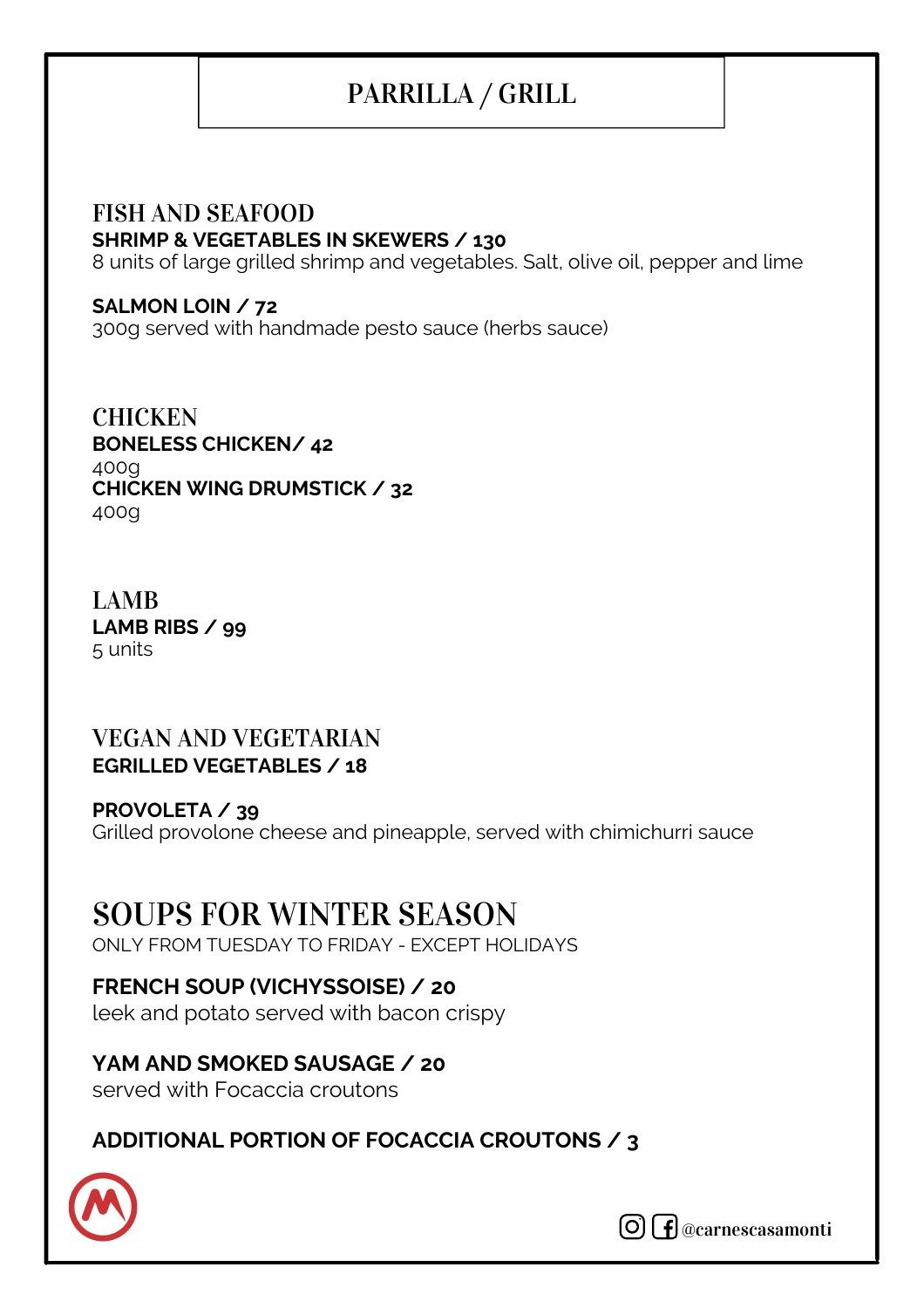## MONTI PARRILLA & BAR

# APPETIZERS & STARTERS

#### **FRIED GREEN TOMATOES / 29**

Served with Gorgonzola cream cheese and smoked eggplant with honey & pepper.

#### **BURRATA CASA MONTI / 48**

Burrata (Buffalo cheese) in crispy crust served with tomato confit, black olive tapenade, arugula salad and grilled ciabatta

#### **RIB MEAT CROQUETTE WITH URUGUAYAN PARRILLA SAUCE / 32** 8 units

**MIX OF FRIED PASTRY STUFFED WITH MEAT / CHEESE / CHICKEN / 29** 3 of each stuffing

#### **COD FISH CROQUETTE / 39**

8 units - 240g

**FRIED CORN PASTRY STUFFED WITH CHEESE & LEEK / 34** 8 units

#### **FISH AND CHIPS / 48**

300g of crispy tilapia filet, chips and sicilian lemon mayonnaise

#### **STEAK TARTARE / 59**

Spicy raw minced beef on knife, gorgonzola cream cheese, chips and egg yolk (optional)

#### **PORK BELLY ROLL / 45**

Served with lime farofa and barbecue sauce

#### **PORK CHEEK / 41**

Grilled pork cheek. Very soft and juicy served with vinaigrette of beans and bacon, homemade farofa CASA MONTI and fried green tomatoes

#### **TENDERLOIN & GORGONZOLA CREAM CHEESE / 65**

Served (Stuffed) in an Italian Bread

#### **CRUNCHY FRIED SHRIMPS & CATUPIRY / 65**

6 units - served with lemon mayonnaise



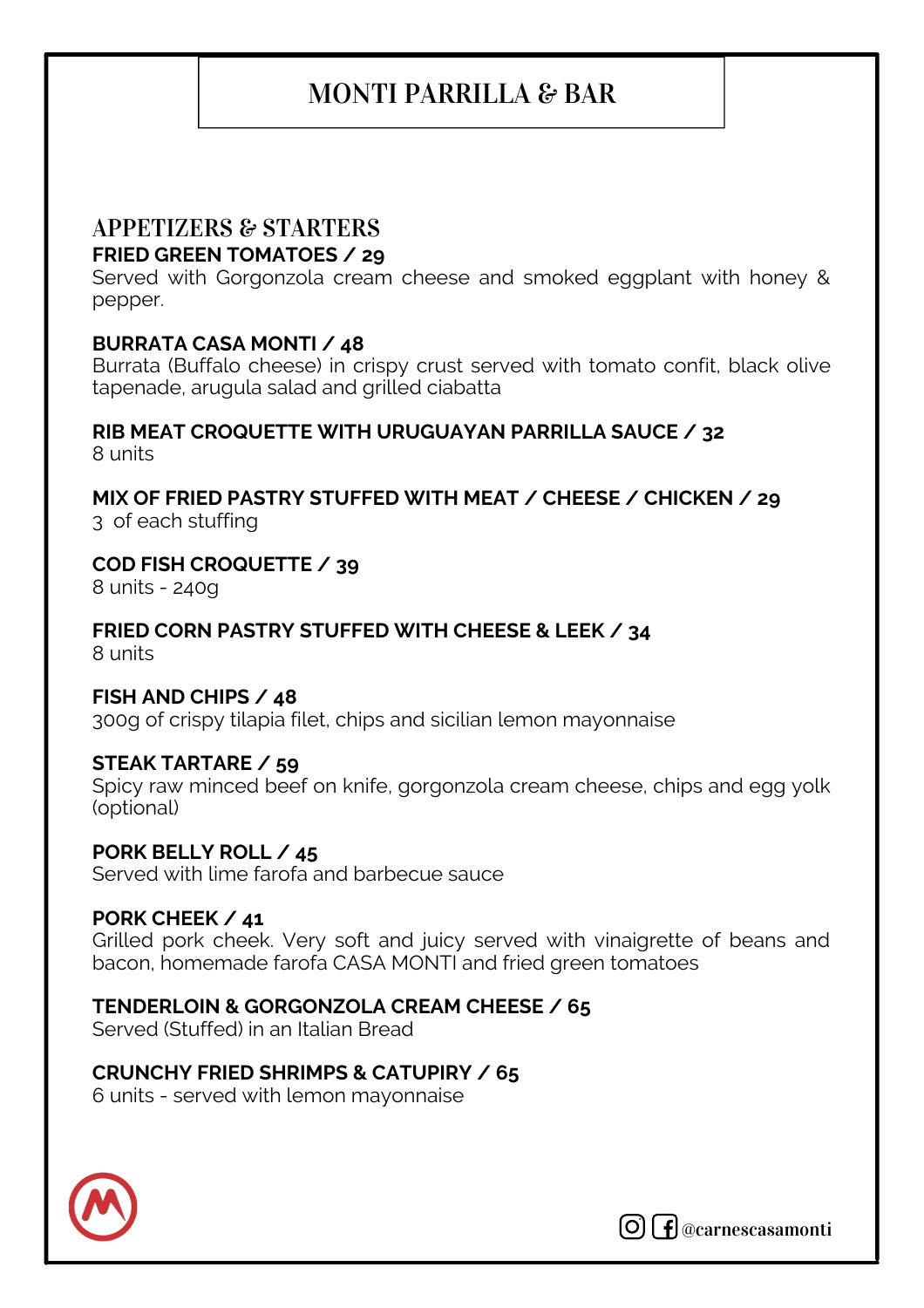## MONTI PARRILLA & BAR

### BURGER & SANDWICH

#### **CHORIPAN / 29**

Argentinian sandwich prepared with a grilled French Baguette, 150g of homemade spicy sausage, local (or regional) cheese, tomato confit and parrilla sauce

#### **CASA MONTI BURGUER / 32**

Brioche bread, 150g of rib meat hamburger, 2 slices of cheddar cheese, 2 slices of caramelized bacon and CASA MONTI mayonnaise

#### **AUSTRALIAN GOURMET / 32**

Handmade australian bread, special blend burguer 150g, gorgonzola cheese cream, caramelized bacon & onion and rocket salad

#### SALADS AND SIDE DISHES

#### **VEGAN SALAD/ 34**

Mix of green leaves, mango, tomato confit, beet pickles and vinaigrette of mushrooms

#### **GREEN SALAD / 31**

Mix of green leaves, fried green tomatoes and vinaigrette of chayote.

#### **MANIOC IN HOMEMADE BUTTER / 23**

Boiled Manioc finished in butter, garlic, pepper, bacon and cheese..

#### **CASA MONTI EGGS FAROFA / 27**

Regional manioc flour, lots of eggs, garlic, onions, olive oil and homemade butter

**WHITE RICE / 17 RICE WITH GARLIC & BROCCOLI / 21 FRENCH FRIES / 22 CHIPS / 19 ALIGOT / 29** Cheese blended into mashed potatoes**. MASHED POTATO WITH GORGONZOLA CREAM CHEESE / 25 PARMEGIANA RISOTTO / 29 MUSHROOM RISOTTO / 34**

DESSERT **PETIT GATEAU OF BELGIAN CHOCOLATE WITH VANILLA ICE CREAM/ 25 HOT GUAVA JAM IN CASHEW NUT CRUST WITH HOMEMADE CHEESE ICE CREAM / 21 SINTRA APPLE PIE / 22**



**ESPRESSO COFFEE / 5**

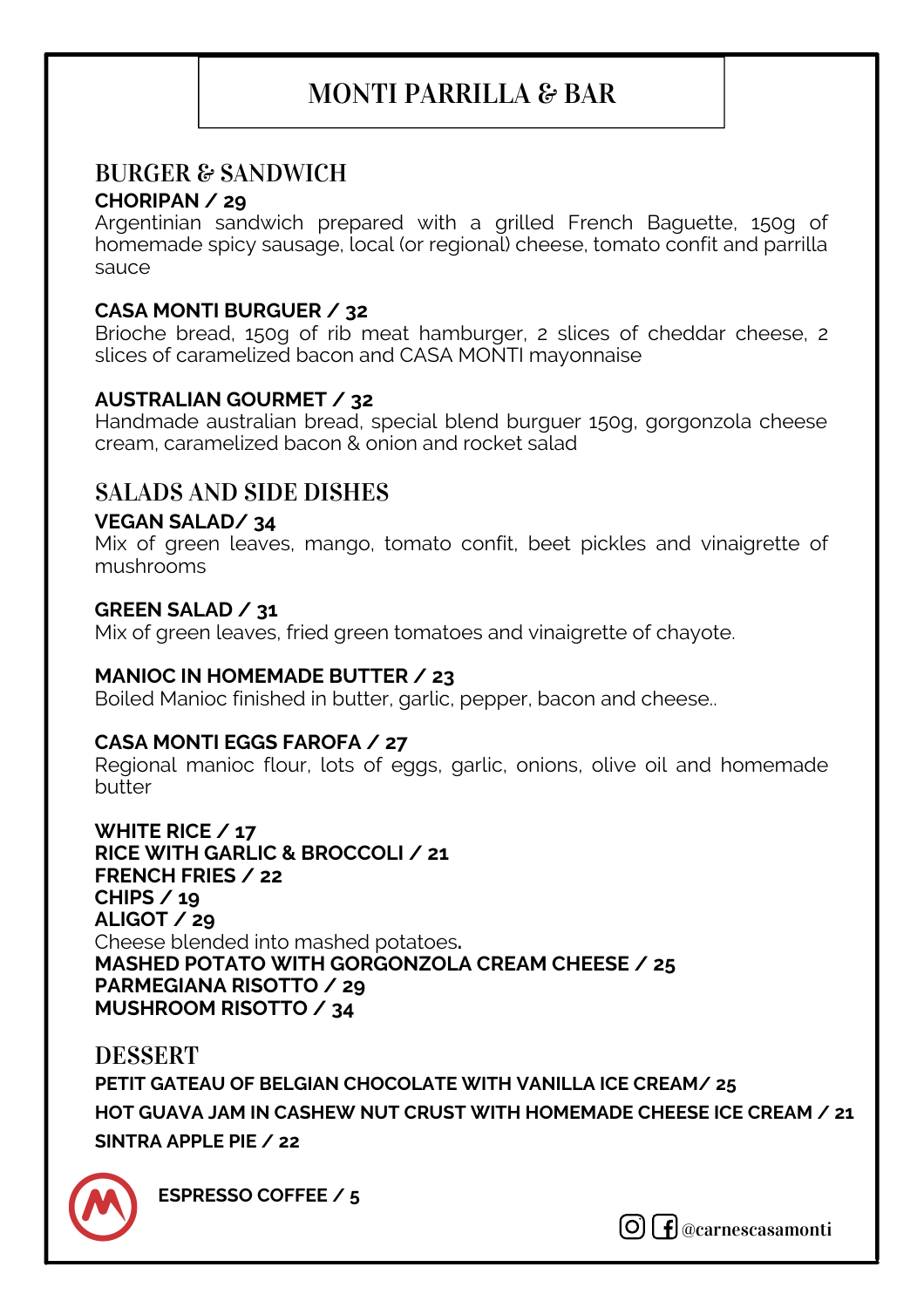# BEVERAGES



@carnescasamonti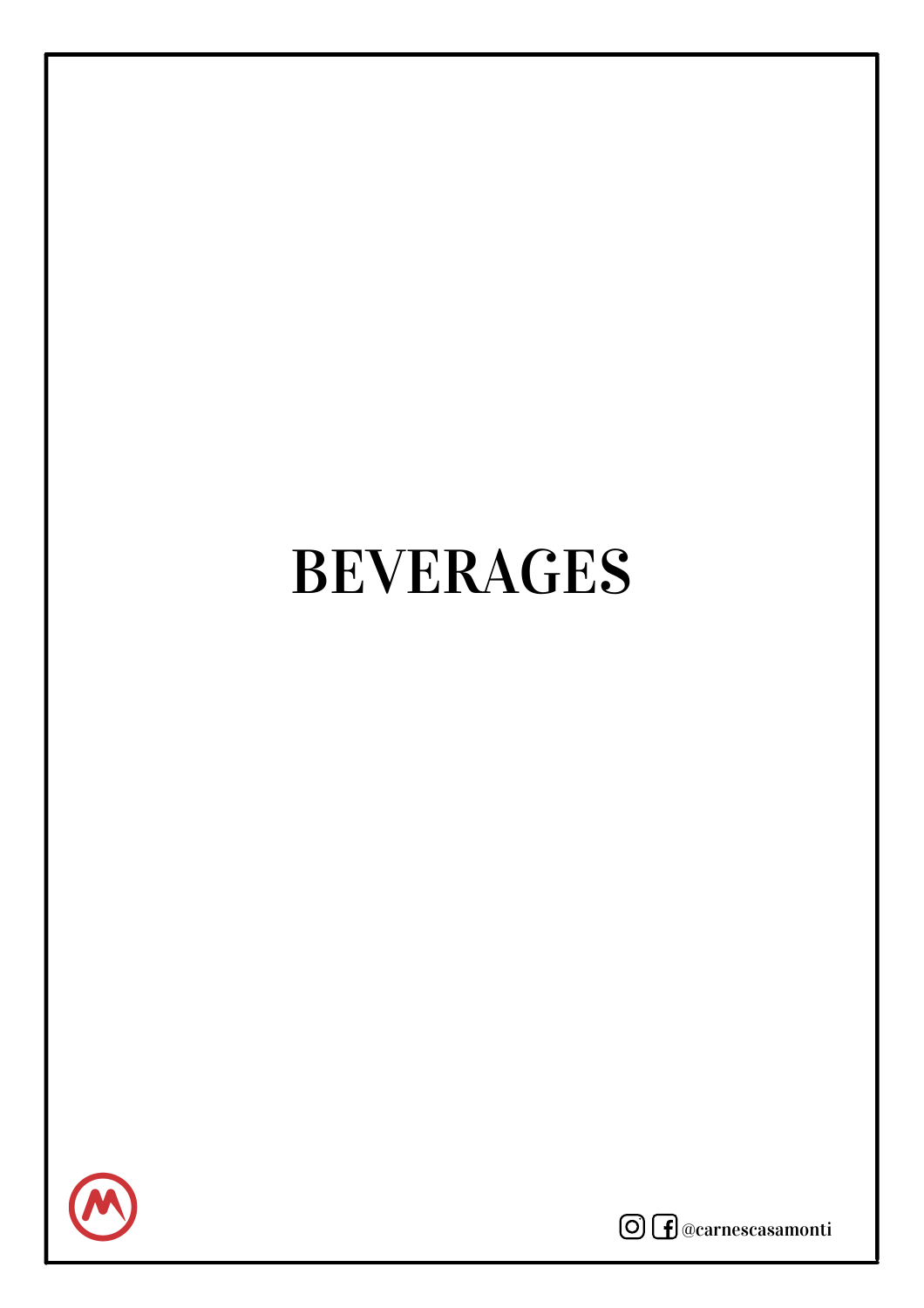## WINE MENU

#### RED WINE

ARGENTINA **SAN TELMO MALBEC / 95 ANÚBIS RESERVA MALBEC / 139 CHAC CHAC CABERNT FRANC / 90 LAS PERDICES MALBEC / 110**

CHILE **TANTEHUE CABERNET SAUVIGNON / 74 FOYE GRAN RESERVA CARMÉNÈRE / 105**

**SPAIN VICTORIUM TEMPRANILLO / 99 ISELEN TEMPRANILLO/ 100**

**ITALY CODICI PUGLIA / 92**

PORTUGAL **BARRICADO / 92 QUINTA DE BONS VENTOS / 108**

UNITED STATES **BEAR FLAG / 110**

URUGUAI **PUEBLO DEL SOL TANNAT / 80**

#### WHITE WINE

CHILE **TANTEHUE CHARDONNAY / 75 TANTEHUE SAUVIGNON BLANC / 75 CLÁSICO SAUVIGNON BLANC / 85 BARON PHILIPPE DE ROTHSCHILD RESERVA VALLE CHARDONNAY / 80 CASAS DEL TOQUI SAUVIGNON BLANC / 75**

#### ROSE WINE

PORTUGAL **QUINTA DE BONS VENTOS / 108 ALECRIM / 80**

#### SPARKLING WINE

FRANCE **LA ROCHE BRANCO BRUT/ 95**

ARGENTINA **CHAC CHAC BRANCO BRUT / 90**

**WINE IN GLASS - RED WINE QUINTA DE BONS VENTOS - 187ML / 25**

@carnescasamonti **We charge R\$ 60,00 if you bring your own bottle of wine**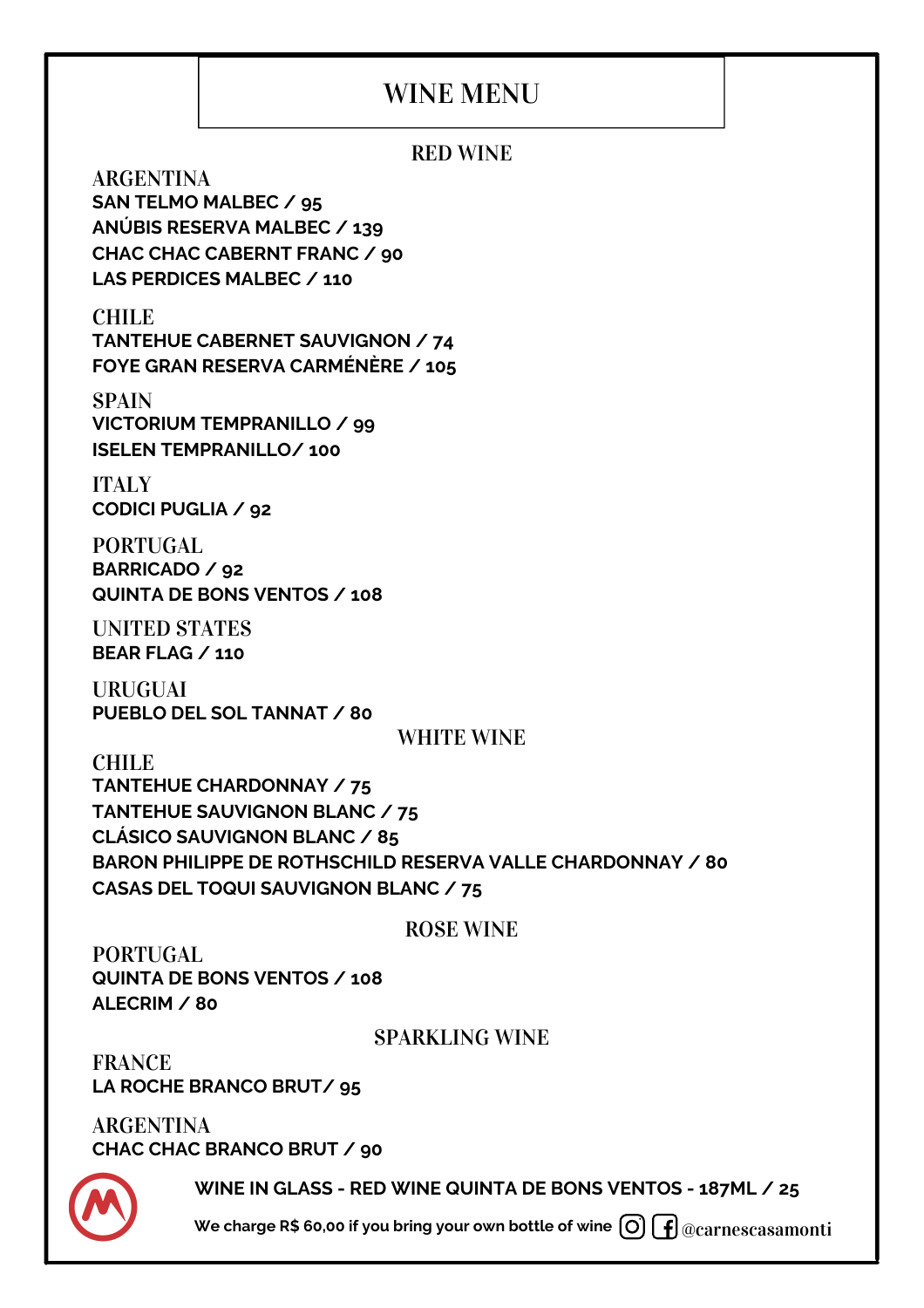## **BEVERAGES**

DRAFT BEER & BEER **DRAFT BEER HEINEKEN (300ml) / 11 DRAFT BEERBADEN BADEN IPA (300ml) / 14 HEINEKEN 330ML BOTTLE / 11 HEINEKEN ZERO 330ML BOTTLE / 10 EISENBAHN 330 ML BOTTLE (PILSEN) / 9 EISENBAHN 330 ML BOTTLE (IPA - PALE ALE - WEIZENBIER) / 10 BADEN BADEN 600ml BOTTLE (PILSEN - IPA - GOLDEN - WITBIER) / 20 LAGUNITAS IPA 330 ml BOTTLE / 15**

#### COCKTAILS

#### **CAIPIRINHA / 18**

cachaça premium, lime, sugar and ice

#### **CAIPIVODKA / 19**

Smirnoff Vodka, fruit, sugar and ice

#### **CAIPIABSOLUT / 25**

Absolut Vodka, fruit, sugar and ice

#### **GIN & TONIC / 24**

gin, tonic water, sicilian lemon and ice

#### **75 CASA MONTI / 27**

gin, sicilian lemon, sparkling wine, sugar and ice

#### **MOJITO / 25**

rum, lime, mint, soda water, sugar and ice

#### **MOSCOW MULE / 27**

vodka, lime, ginger soda, ginger cream, sugar and ice

#### **WINE MULE / 27** - NEW

vodka, sicilian lemon, red wine, ginger soda, ginger cream, sugar and ice

#### **APEROL SPRITZ / 26**

Aperol, sparkling wine, soda water and orange juice

#### **CLERICOT / 84**

Mix of fruits, orange liquor, white wine, sparkling wine and soda water (Bottle serves up to 4 people)

#### **NEGRONE / 23**

gin, Campari, vermute rosso and ice

#### **TANGERAY / 26**

gin, tangerine syrup, squeezed lime and ginger soda